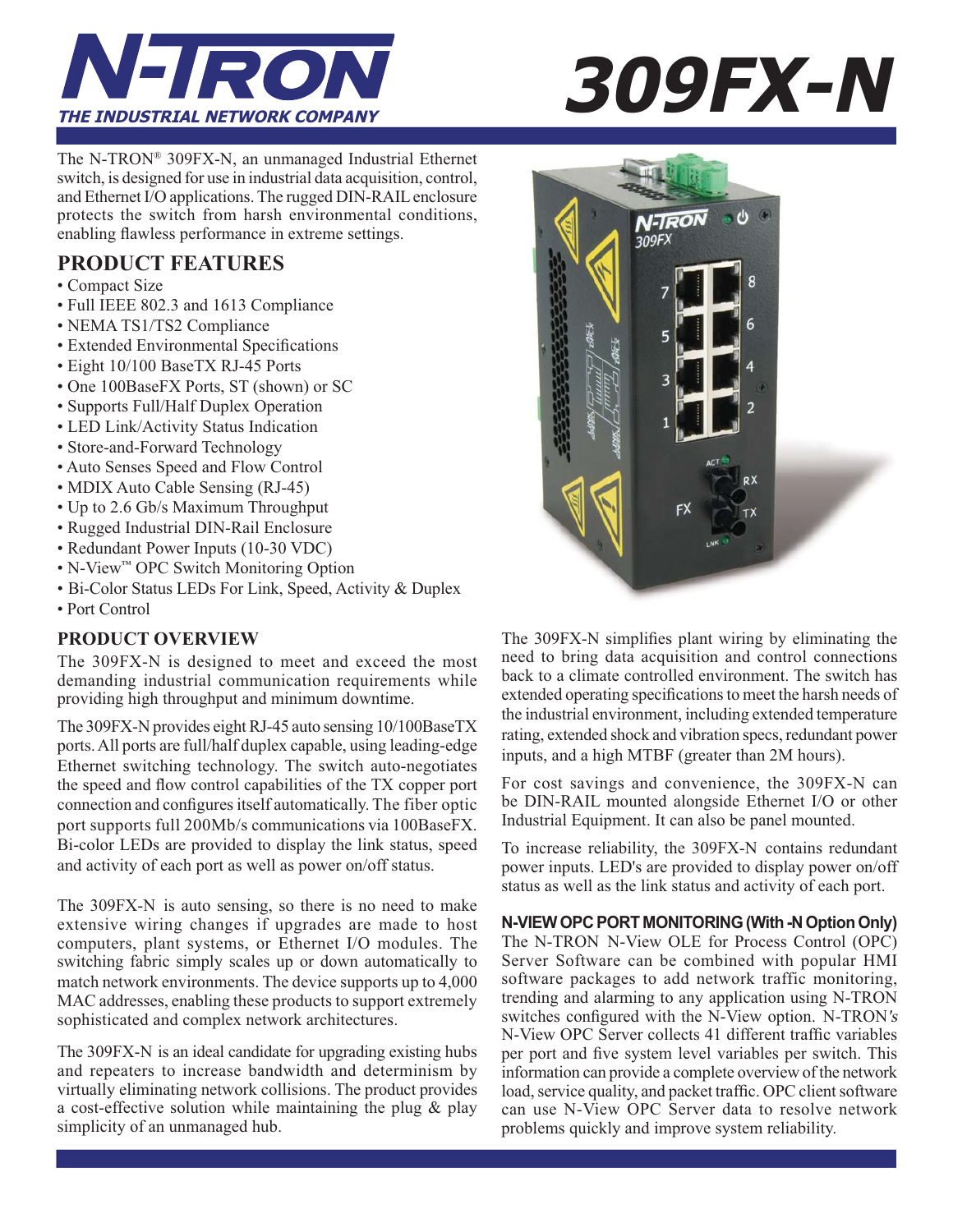

# QUALITY MANAGEMENT SYSTEM **CERTIFIED BY DNV**

== ISO 9001:2008 =

## **309FX-N Specifi cations**

#### **Switch Properties**

| Number of MAC Addresses: |  |
|--------------------------|--|
| Latency (typical):       |  |
| <b>Backplane Speed:</b>  |  |
| <b>Switching Method:</b> |  |

*Number of MAC Addresses:* 4,000 2.1 µs *Backplane Speed:* 2.6Gb/s **Store & Forward** 

#### **Case Dimensions**

| Height:          | 5.5"             | (13.9cm)          |
|------------------|------------------|-------------------|
| Width:           | 2.3"             | (5.8cm)           |
| <i>Depth:</i>    | 3.5"             | (8.9cm)           |
| Weight:          |                  | 1.6 lbs $(0.8kg)$ |
| <i>Din-Rail:</i> | 35 <sub>mm</sub> |                   |
|                  |                  |                   |

#### **Electrical**

*Redundant Input Voltage:* 10-30 VDC *Input Current:* 260 mA@24V *Inrush:* 8.5Amp/0.7ms@24V *BTU/hr:* 21.3@24V

#### **Environmental**

*Operating and Storage Temp:* -40ºC to 85ºC *Operating Humidity:* 10% to 95%

*Operating Altitude:* 0 to 10,000 ft.

(Non Condensing)

#### **Shock and Vibration (bulkhead mounting)**

*Shock:* 200g@10ms

*Vibration/Seismic:* 50g, 5-200Hz, Triaxial

**Reliability**

**Network Media**

100BaseFX Singlemode:

*MTBF:* >2 Million Hours

*10BaseT:* >Cat3 Cable *100BaseTX*: >Cat5 Cable

*Multimode:* 50-62.5/125µm 7-10/125um

## **Fiber Transceiver Characteristics**

| <b>Fiber Length</b>       | $2km*$       | $15km**$           | $40$ km <sup>**</sup> | $80 km**$ |
|---------------------------|--------------|--------------------|-----------------------|-----------|
| TX Power Min              | $-19$ d $Bm$ | $-15$ d $Bm$       | -5dBm                 | -5dBm     |
| <b>RX Sensitivity Max</b> | $-31dBm$     | -31dBm             | $-34dBm$              | $-34dBm$  |
| Wavelength                | 1310nm       | 1310 <sub>nm</sub> | 1310nm                | 1550nm    |

Multimode Fiber Optic Cable \*\* Singlemode Fiber Optic Cable

**Connectors**

*10/100BaseTX:* Eight (8) RJ-45 Copper Ports *100BaseFX:* One (1) SC or ST Duplex Port

**Serial Configuration Port** *Com Parameters:* 9600,n,8,1

**Recommended Wiring Clearance**

| Front: | 4" (10.16 cm) |
|--------|---------------|
| Side:  | 1" (2.54 cm)  |

#### **Regulatory Approvals**

*FCC (CFR 47, Part 15, Subpart B, Class A and ANSI C63.4) ICES-003 CE (IEC 60068: 2-1/2/6/30 and IEC 60533-7) UL/cUL: Class I, Div 2, Groups A, B, C, and D; T4 (ANSI/ISA 12.12.01-2007) EN 60079-0/15 ATEX* **GOST-R Certified, RoHS Compliant** 

Designed to comply with: *IACS UR E10 (ABS Type-Approval) IEC 61850-3 and IEEE 1613 (Elec. Power Sub-stations)*



®2010 N-TRON, Corp., N-TRON and the N-TRON logo are trademarks of N-TRON, Corp. Product names mentioned herein are for identification purposes only and may be trademarks and/or registered trademarks of their respective company. Specifications subject to change without notice. The responsibility for the use and application of N-TRON products rests with the end user. N-TRON makes no warranties as to the fitness or suitability of any N-TRON product for any specific application. N-TRON Corporation shall not be liable for any damage resulting from the installation, use, or misuse of this product. Printed in USA.